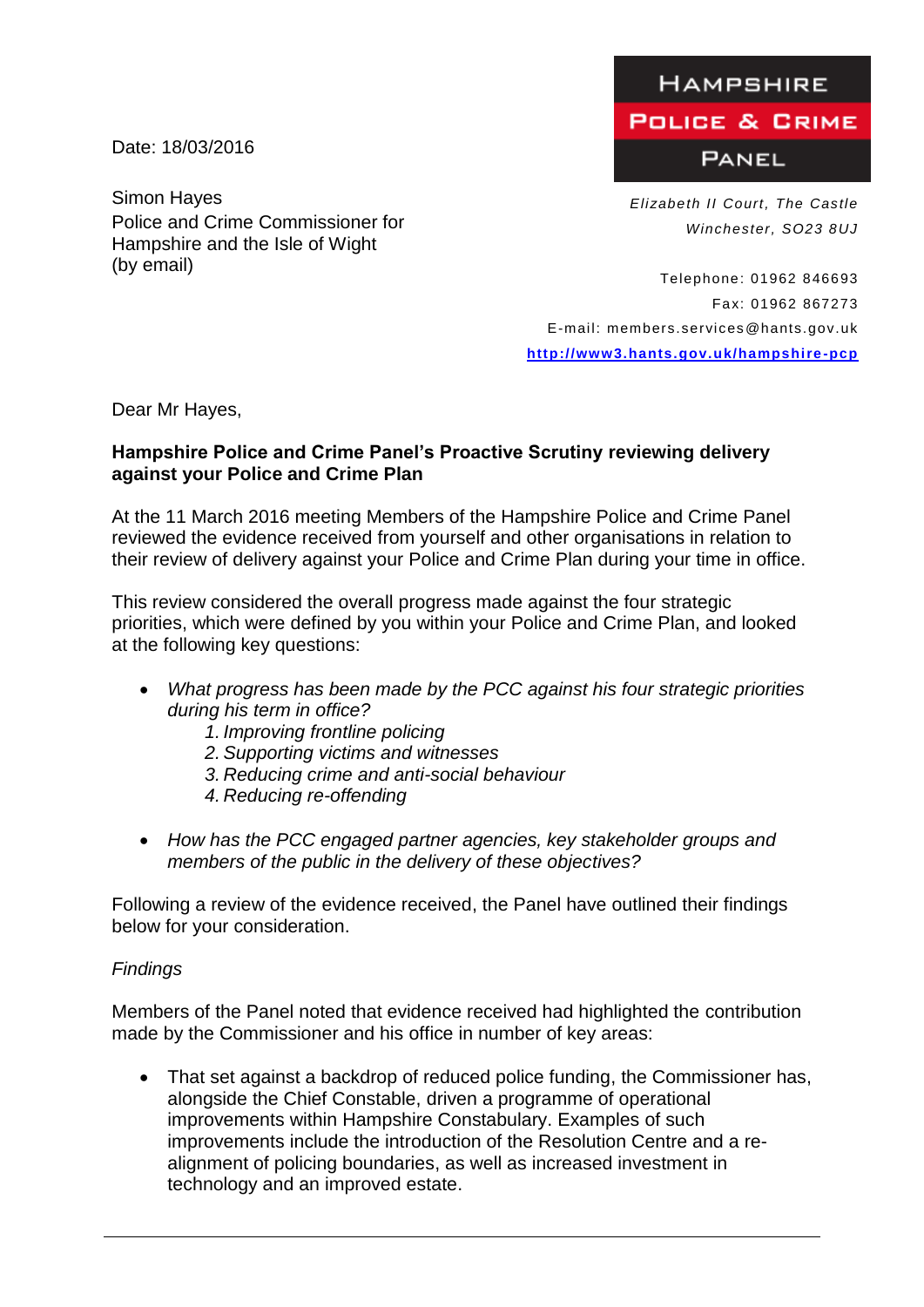- The Commissioner has sought to enhance support and services available to victims of crime, bringing them to the heart of the criminal justice system through the introduction of the Victim Care Service and Community Remedy Menu, and through the launch of a restorative justice strategy. The evidence highlighted that funding has been provided by the Commissioner to support survivors of domestic abuse, sexual crime, child sexual exploitation, and modern slavery
- The Commissioner has worked with partners to encourage a multi-agency approach to, and introduced forums for the sharing of information to align the approach to, tackling anti-social behaviour and low level crime within the communities of Hampshire and the IOW, resulting in a their reduction across the policing area.
- Demonstrating his commitment to the 'social change agenda', the Commissioner has focused on the provision of early intervention programmes and the use of out-of-court disposals to divert individuals away from crime, with a view to supporting a reduction in offending and re-offending.
- The Commissioner has shown significant commitment to encourage and facilitate multi-agency partnerships and improved communication between organisations to enhance the approach to reducing crime, supporting victims and improving community safety.
- Engagement with members of the public and the communities within Hampshire and the Isle of Wight has supported the Commissioner in the delivery of his objectives. Members noted, in particular, that the evidence had drawn numerous of examples of positive engagement made by the Commissioner and his office with young people.
- That the Commissioner and his office are considered to be transparent in their approach, with an 'open door policy', and have listened to views and input from partners. It is also considered that the Commissioner's commissioning strategy is clearly linked to the delivery of his objectives.

Further, in reviewing the evidence received, Members brought forth a number of suggestions, which Members wish to raise for your consideration:

- That the Commissioner should encourage effective liaison and appropriate sharing of information between Hampshire Constabulary and town and parish councils, to ensure that the councils are able to help inform local priorities in reducing crime and anti-social behaviour.
- Following recommendation (g) of the Panel's report on mental wellbeing, that the Commissioner should encourage Hampshire Constabulary to liaise with health partners regarding further opportunities to reduce S136 detentions and to ensure appropriate response to incidents which may occur within mental health patient units.